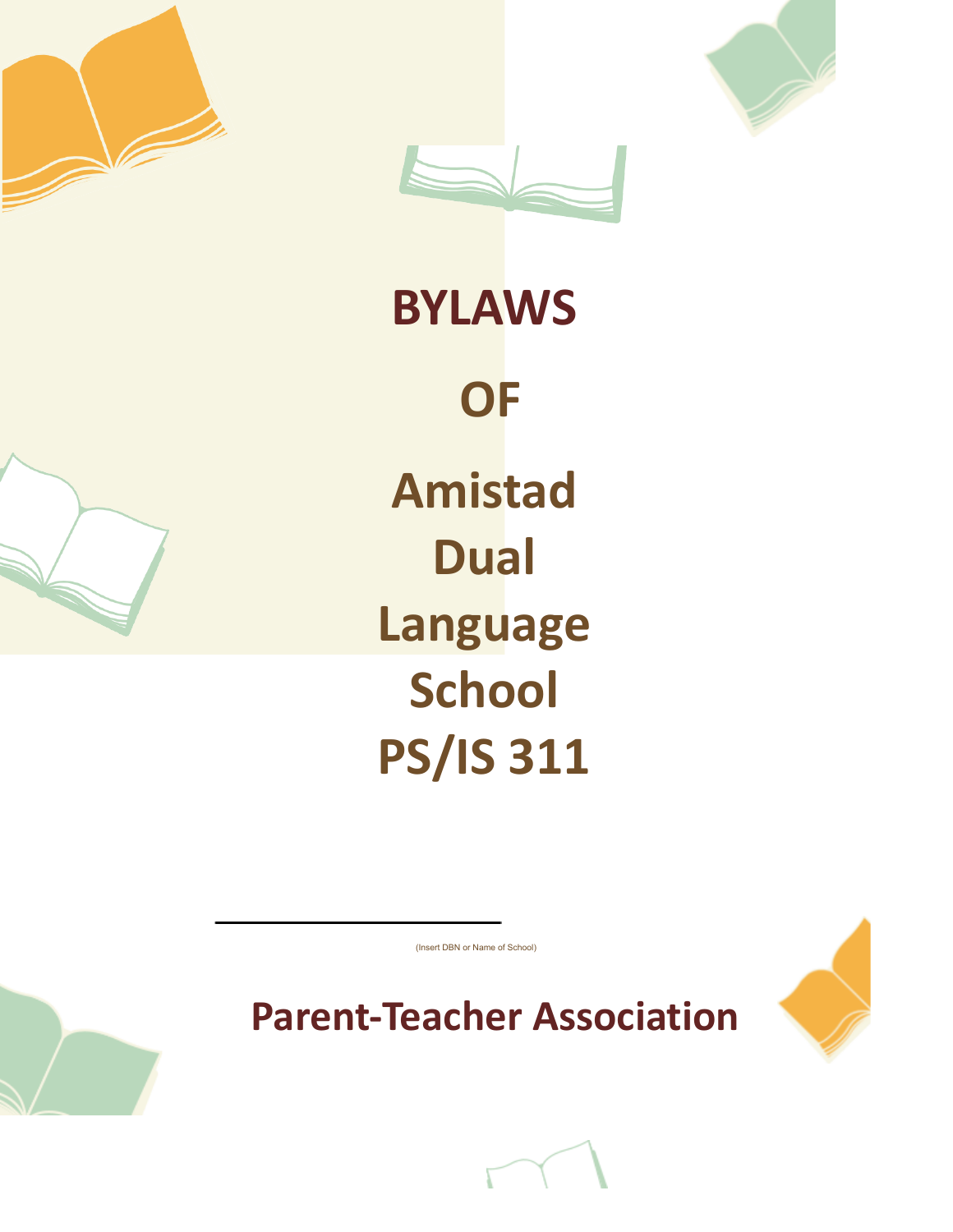

### **Article I – Name**

The name of the Association shall be Amistad Dual Language School Parent Teacher Association of PS/IS 311, and hereafter referred to as "**the Association."**

### **Article II – Objectives**

**A. The objectives** of the Association include but are not limited to**:**

- 1. Develop parent leadership and build capacity for greater involvement.
- 2. foster and encourage parent participation on all levels.
- 3. develop a cooperative working relationship between the parents and staff of our school.
- 4. provide opportunities and training for parents to participate in school governance and decision-making.
- 5. provide support and resources to the school for the benefit and educational growth of the students.

### **Article III – Membership**

- **A. Eligibility**
	- 1. A parent of a student currently on the register of Amistad (PS/IS 311) is automatically a member of the Association.
	- 2. Parents of a child who is attending Amistad (PS/IS 311) full time while on the register of a citywide program are eligible to be members of the Parent / Parent-Teacher Association. At the beginning of each school year, the Association shall send a welcome letter to inform parents of their automatic membership status and voting rights.
	- 3. The term parent is defined as any person in a parental or custodial relationship to the student, which includes the following.
		- i. Birth parent
		- ii. Adoptive parent
		- iii. Foster parent
		- iv. Stepparent
		- v. Legally appointed guardian
		- 1 vi. Person(s) in parental relation
	- *4.* Membership shall be open to all teachers and staff currently employed at the school.

<sup>&</sup>lt;sup>1</sup> The term "person in parental relationship" refers to a person who has assumed the care of a child because the child's parents or guardians are not available, whether due to, among other things, death, imprisonment, mental illness, living outside the state, or abandonment of the child. Any determinations about who constitutes a person in parental relations must be based on the individual circumstances surrounding guardianship and custodial care of a particular child. A person who provides temporary care for a child (e.g., babysitter, nanny, or non-custodial relative) does not qualify as a person in parental relation under Chancellor's Regulations A-660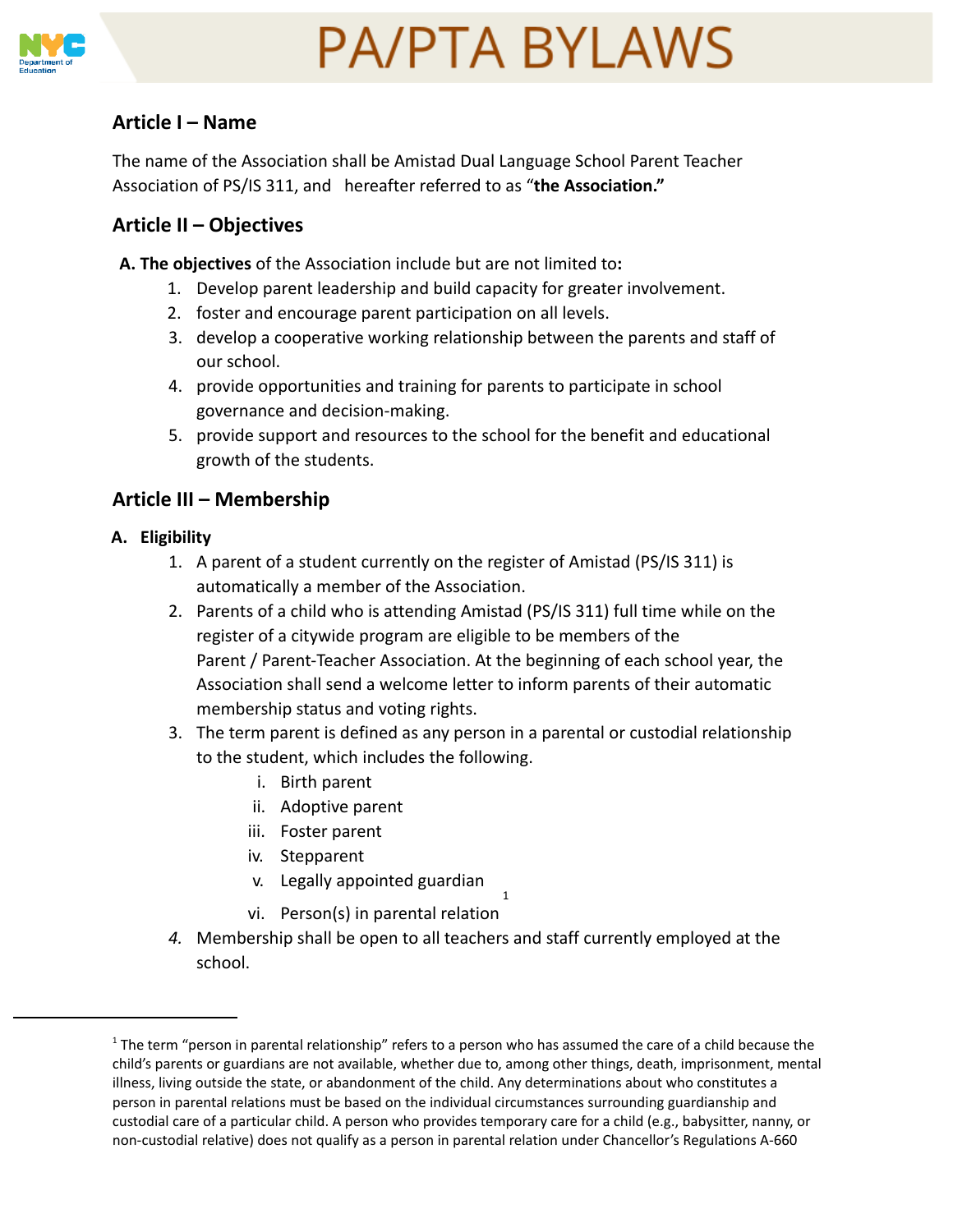

#### **B. Dues/Donations**

- 1. The payment of dues is not a condition for participation or membership.
- 2. However, members may be requested to make a minimum voluntary donation of \$[10].

#### **C. Voting Privileges**

- 1. Every parent of a student currently enrolled at Amistad (PS/IS 311) shall be entitled to a single vote during any in-person, virtual, and/or hybrid meetings. However, that right may be limited by the Conflicts of Interest restriction outlined in Chancellor's Regulation A- $660.<sup>2</sup>$
- 2. The election of officers must be conducted at an in-person meeting or using a virtual remote platform (VRP). Elections at a hybrid meeting are prohibited
- 3. Voting by proxy, absentee ballot or email, is prohibited.
- 4. Each teacher and staff currently employed at the school shall be entitled to a single vote.

### **Article IV – Officers**

#### **A. Titles**

- **1.** The mandatory officers of the Association shall be: co-presidents (one English-dominant and one Spanish-dominant), recording secretaries and treasurer. The election of mandatory officers will constitute a functioning Parent or Parent-Teacher Association. There shall be no qualification requirements for any parent to be an office holder of the Association, other than to be a parent of a child attending Amistad (PS/IS 311). The eligibility of any member may be limited by the Conflicts of interest restrictions outlined in Chancellor's Regulation A-660.
- **2.** Non-Mandatory Officers of the Association may consist of but are not limited to following Vice President, Corresponding Secretary, Parliamentarian and Sargent at Arms.

<sup>2</sup> Restrictions based on Conflicts of interest as determined by Chancellor's Regulations A-660 (Section I.C.3.c)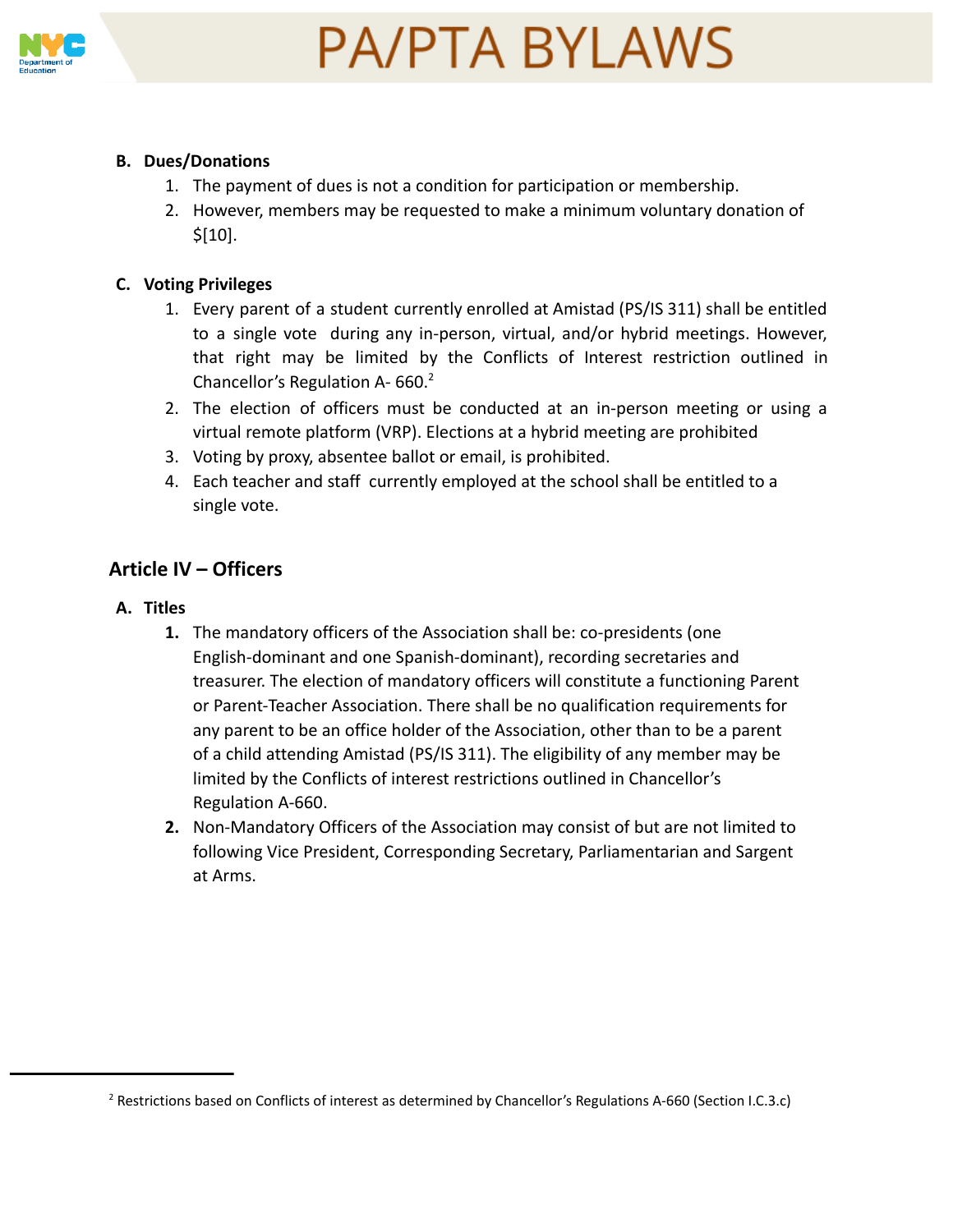

#### **B. Term and Term Limits**

- **1.** The term of office shall be no more than 12 months beginning July 1st and ending June 30th.
- 2. Term limits<sup>3</sup> for each officer position of the Association shall be two consecutive one-year terms. A candidate who has served the maximum number of terms may only be elected to serve an additional term if no other interested candidate is nominated and willing to serve. All parent members who are not employed at Amistad (PS/IS 311) are eligible to run for any office.

#### **C. Duties of Officers**

- **1.** *Co-Presidents:* The duties of the co-presidents shall include but are not limited to the following:
	- **a.** preside at all meetings of the Association.
	- **b.** is an ex-officio member of all committees except the nominating committee;
	- **c.** appoint association committee chairpersons with the approval of the executive board;
	- **d.** encourage meaningful participation in all parent and school activities;
	- **e.** provide opportunities for members' leadership development;
	- **f.** delegate responsibilities to members of the Association as needed;
	- **g.** attend all regular meetings of the presidents' council;
	- **h.** is a mandatory member of the School Leadership Team<sup>4</sup>;
	- **i.** meet regularly with the executive board members;
	- **j.** plan the agendas for the general membership meetings**;**
	- **k.** is one of the eligible signatories on checks, and debit card disbursement forms
	- **l.** may be responsible for DOE issued email account,
	- **m.** assist with the June transfer of Association records, including all pertinent user IDs and passwords, to the incoming executive board.
- **2.** *Recording Secretaries***:** The duties of the recording secretaries shall include but are not limited to the following:
	- **a.** record the minutes at all Association meetings;
	- **b.** prepare notices, agendas, sign-in sheets and materials for distribution;
	- **c.** prepare and read the minutes at Association meetings;
	- **d.** distribute copies of the minutes for review and approval by the general membership;

<sup>&</sup>lt;sup>3</sup> The term of office pertains to the length of time a single person may be elected to a position on the executive board of the Association. The number of times a person may hold a particular office may be limited by the number of consecutive times a person may serve in that particular office.

<sup>4</sup> Co-presidents must determine who will serve on the SLT and who will attend President Council meetings.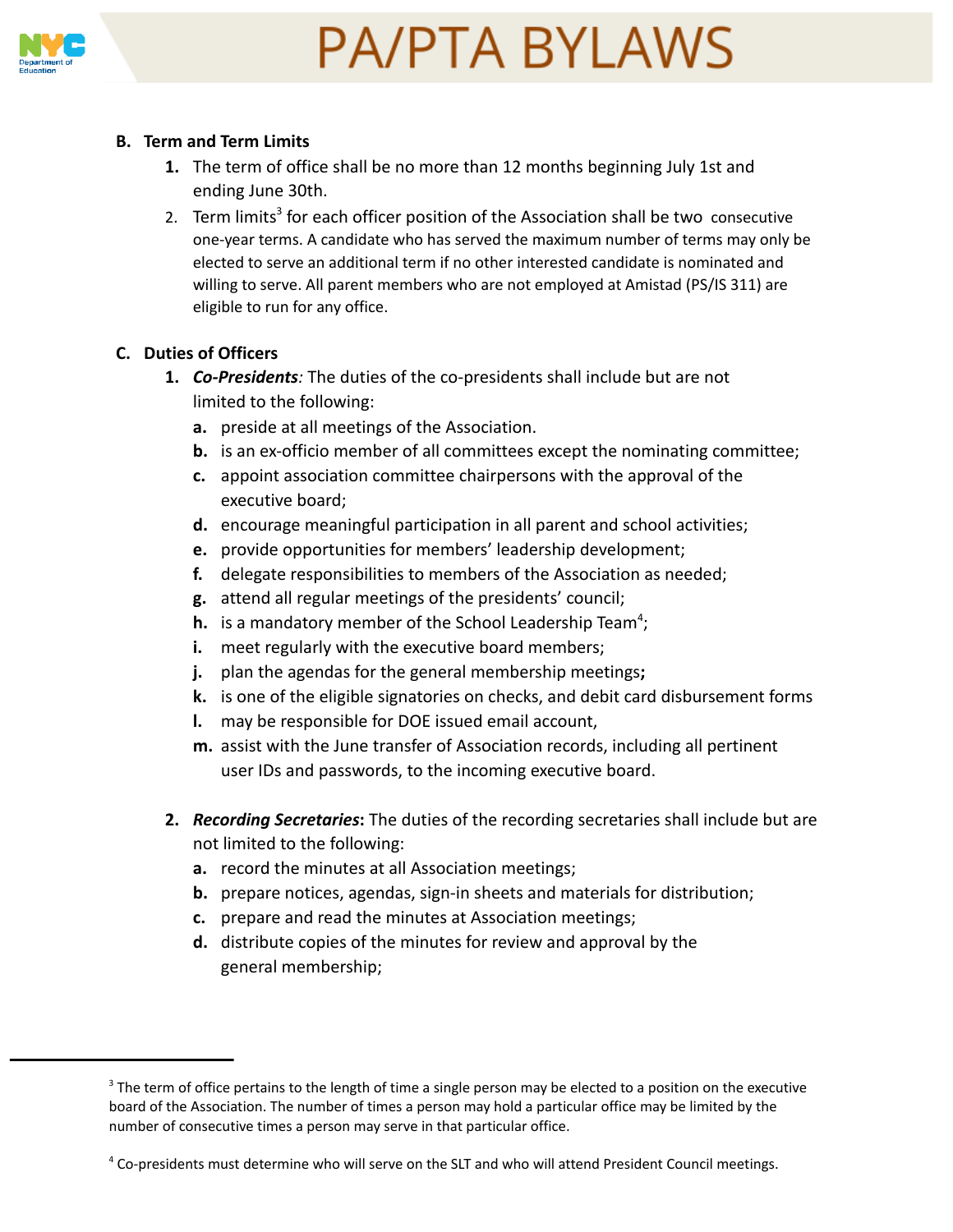

- **e.** maintain the custody of the Association's records on school premises;
- **f.** is responsible for maintaining the DOE issued email account;
- **g.** may be one of the eligible signatories on a checks and disbursement forms;
- **h.** incorporate all amendments into the bylaws, and;
- **i.** ensure that signed copies of the bylaws with the latest amendments are on file in the principal's office,
- **j.** may be responsible for reviewing, maintaining and responding to all correspondence addressed to the Association<sup>5</sup>; and,
- **k.** assist with the June transfer of Association records, including all pertinent user IDs and passwords, to the incoming executive board.
- **3.** *Treasurer:* The duties of the treasurer shall include but are not limited to the following:
	- **a.** responsible for all financial affairs and funds of the Association;
	- **b.** maintain an updated record of all income and expenditures on school premises;
	- **c.** may be a signatory on checks, and debit card disbursement forms;
	- **d.** may be responsible for setting up online access to the bank account,
	- **e.** adhere to and implement all financial procedures established by the Association;
	- **f.** prepare and present a written report of all transactions at every executive board and general membership meeting (which includes income, refunds, reimbursements and other expenditures, and opening and closing balances for the reporting period);
	- **g.** prepare the Association's interim and annual financial reports;
	- **h.** make available all books and financial records for viewing by members upon request and for audit;
	- **i.** may have access to the DOE issued email account;
	- **j.** assist with the June transfer of Association records, including all pertinent user IDs and passwords, to the incoming executive board.

 $5$  Associations may choose to elect a Corresponding Secretary, and the bylaws are to reflect the responsibilities of the Corresponding Secretary.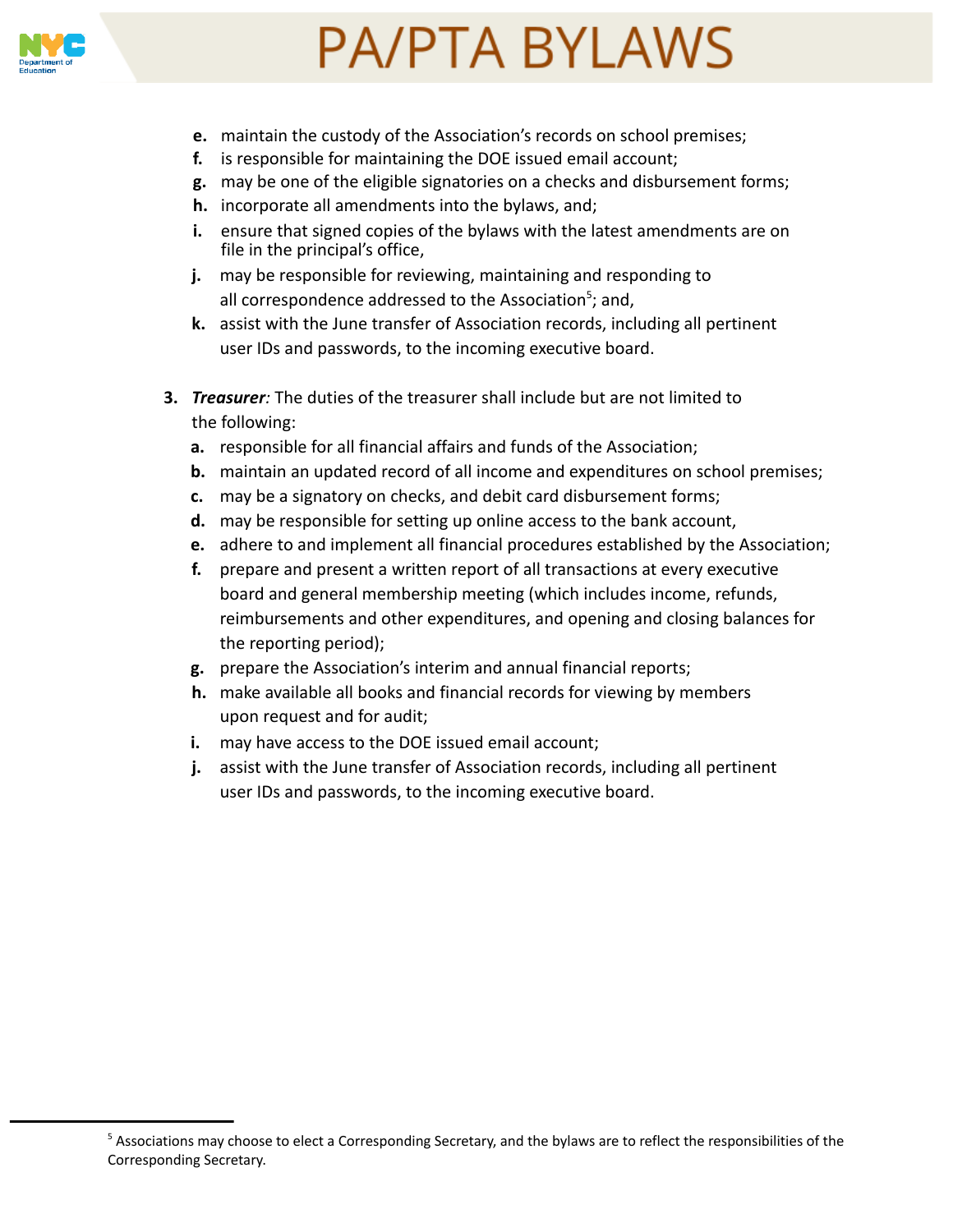



#### **D. Election of Officers**

- *1.* Officers shall be elected by the last day of each school year for a one-year term beginning July 1. Any timeline established by the Association to complete the nominations and election process must adhere to this timeframe. The principal must be notified of the date, time and meeting format (in-person or virtual) of the annual election by April 1. (*Elections in a hybrid meeting is prohibited)*
- **2.** Employees of Amistad (PS/IS 311) may not serve as members of the executive board. This restriction applies equally to employees who have a child currently attending the school.

#### **3. Nominating Committee**

A nominating committee must be established during the [February] monthly general membership meeting. The nominating committee shall consist of three to five volunteers, none of whom are members of the executive board or plan to run for office.

The nominating committee shall solicit nominations for candidates from the general membership and individuals may also submit their own names to be candidates for office in writing. In addition to written nominations, the committee may also provide an opportunity to accept nominations from the floor at a general membership meeting prior to the close of nominations.

Notices shall be translated into Spanish and English.<sup>7</sup> The nominating committee will also be responsible for conducting the election meeting.

 $6$  non-mandatory officers may include but are not limited to; Vice-President, Corresponding Secretary, An officer to support your technical needs (Virtual Support Officer) or Parliamentarian. Duties of non-mandatory officers can be found in Robert's Rules of Order Newly Revised.

 $<sup>7</sup>$  Translated templates, for all election materials, can be found in all nine languages on the DOE</sup>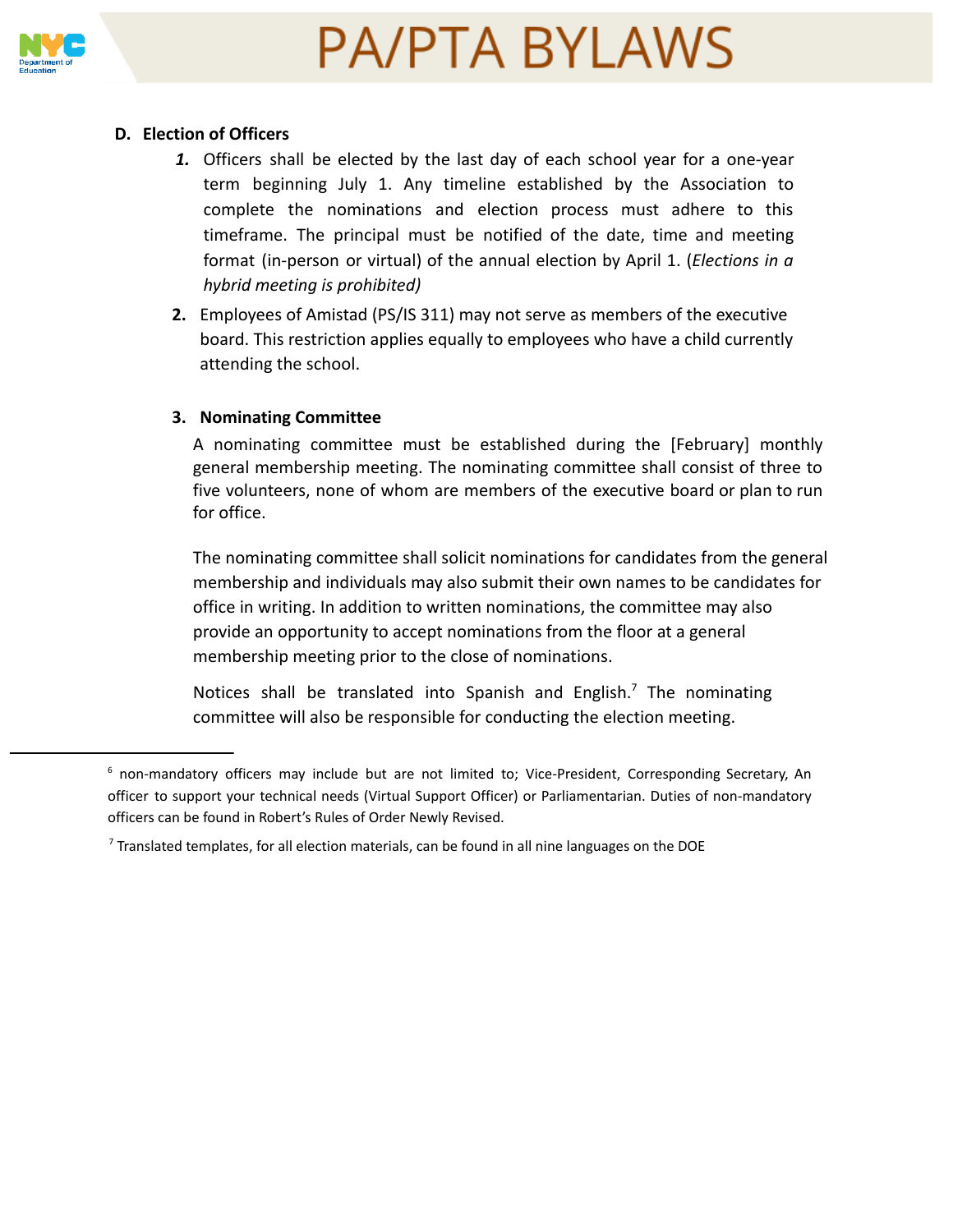

Duties of the nominating committee may include, but are not limited to the following:

- **a.** canvassing the membership for eligible candidates;
- **b.** preparing and distributing all notices of any meeting pertaining to the election process;
- **c.** preparing ballots, attendance sheets, a ballot box, tally sheets and all other materials pertaining to the election;
- **d.** verifying the eligibility of all interested candidates prior to the election;
- **e.** scheduling the election at a time that ensures maximum participation;
- **f.** ensuring that only eligible members receive a ballot for voting;
- **g.** ensuring that the election is certified by the principal or designee immediately following the election.

If a nominating committee cannot be formed, the Association must proceed with an expedited election – a single meeting where all nominations are taken from the floor for all offices immediately prior to the election.

#### **4. Notices**

The election meeting notices and agendas for all election meetings shall be distributed in accordance with CR A-660's notice requirements. All meeting notices and agendas shall be available in English and Spanish. The distribution date and meeting format (in-person or virtual) shall appear on all notices. If nominations have been closed, the election meeting notice shall list all candidates in alphabetical order by surname under the office for which they are nominated.

#### **5. Contested Elections and the Use of Ballots<sup>8</sup>**

- a. Written ballots are required for all contested offices.
- b. Candidates must be listed on ballots in alphabetical order by last name for each office.
- c. Candidates running for co-offices must be listed together and voted for as a team.
- **d.** Ballots should contain instructions in English and Spanish.
- e. Ballots must remain in the meeting room until the election meeting has been adjourned.
- **f.** Ballots must be counted immediately following the conclusion of voting and in the presence of any members and observers.
- **g.** Ballots must not be removed from the school. The Association must retain ballots on school premises for one year following the date of the election or until the determination of any grievance filed concerning the election, whichever is later.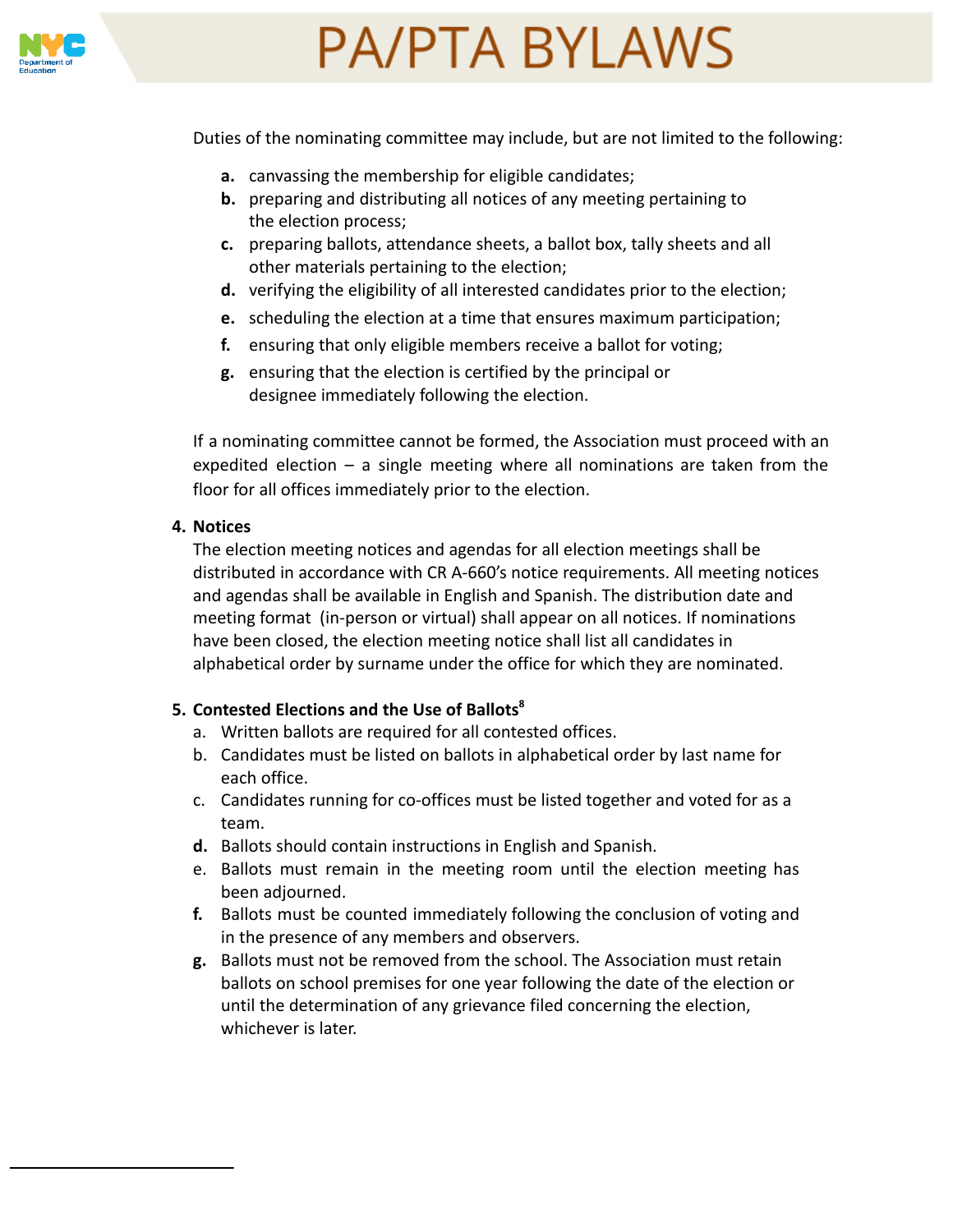



<sup>8</sup> Contested elections consist of two or more candidates for any office; voting must be by ballot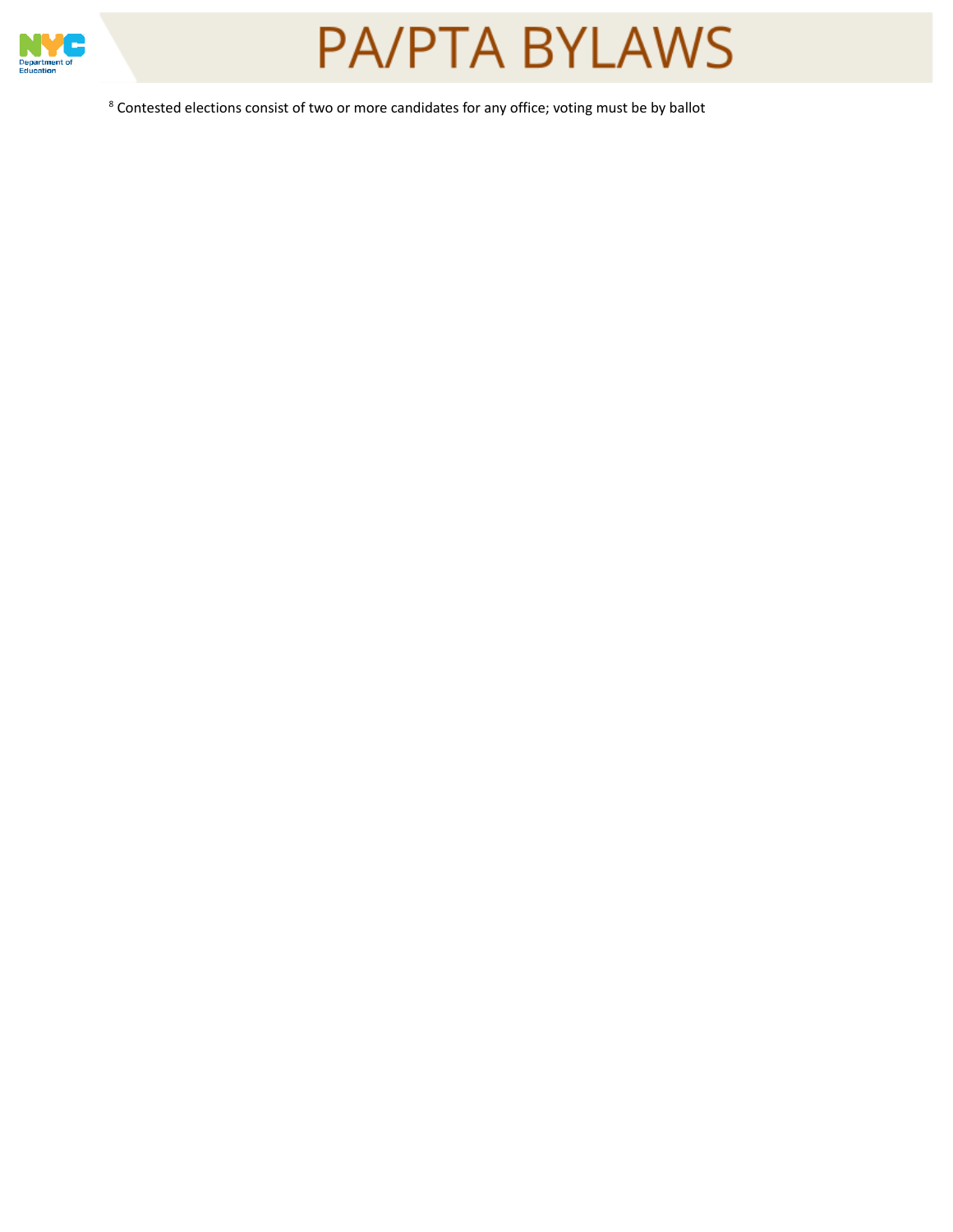

#### **Uncontested Elections**

**6.** Where there is only one candidate for any office, the membership may vote to accept that candidate by a single motion. The result of the motion is to be reflected in the minutes.

#### **7. Officer Vacancies**

Officer vacancies must be filled by succession or by an expedited election. A vacancy occurs when an officer resigns or is removed from the position. Officers who wish to resign their positions once an election has been certified must submit their written resignation to the recording secretary and immediately turn over all Association records.

- **h.** When an office cannot be filled through succession, by the next highest-ranking officer, an expedited election must be held to fill the vacancy.
- **i.** An officer may choose to retain their current position and not assume the higher-ranking office.
- **j.** The ranking of officers for succession purposes shall be:
	- i. Co-president
	- ii. Secretary
	- iii. Treasurer

#### **8. Expedited Election Process:**

Expedited elections shall be held to fill vacancies in the event the office cannot be filled through succession of the next highest-ranking officers as listed in the order of succession. The executive board shall be responsible for announcing vacancies and distributing written notice indicating the date, time and meeting format (in-person or virtual) of the expedited election. All nominations must be taken from the floor, immediately prior to the election. If the election is contested, written ballots must be used in accordance with Section 5(a) of these bylaws. Elections in a hybrid meeting are prohibited.

If quorum (see Section I.J.5.) is not met at the election meeting, a second election meeting must be scheduled, and a written Notice of Election Meeting must be sent to all parents at least five calendar days prior to the election.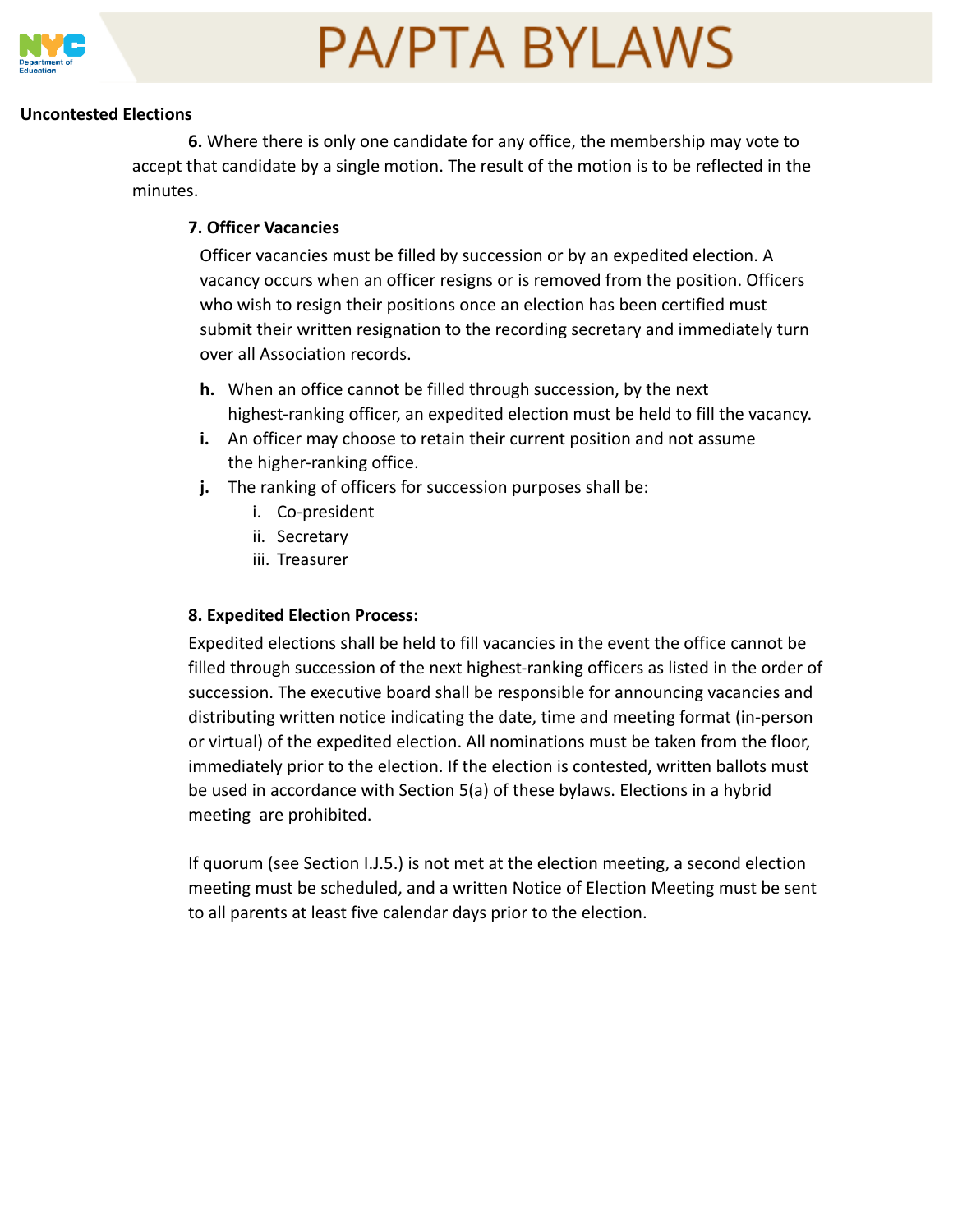#### **E. School Leadership Team Parent Member Elections**

- **1.** The election of parent members to the School Leadership Team (SLT) may take place during the same meeting as officer elections.
	- **a.** Once the election of PA/PTA officers has concluded, the election of parent members to the SLT may begin.
	- **b.** The election of parent members to the SLT should follow the same or similar election procedure as PA/PTA officer elections.

#### **F. Disciplinary Action**

#### **1. Grounds for Removal from Office**:

- **a.** Any officer who fails to fulfill the duties of office as outlined in these bylaws, Article IV, Section C.
- **b.** Any officer who accrues three consecutive unexcused absences from executive board or general membership meetings.
- **c.** Any officer who poses a threat to the safety and well order of the Association or larger school community.
- **d.** Any officer who exercises behavior unbefitting the office as determined by the general membership.
- **e.** Any officer who commits a violation of the law may be removed from office by the recommendation of the investigatory entity.

#### **2. Officer Removal**:

Association officers may be removed for unsatisfactory performance by recommendation of the executive board or a motion from a member and two thirds vote of the membership.<sup>9</sup>

- **a.** Removal Process
	- i. The motion to remove an officer and the vote on removal must not occur during the same meeting.
	- ii. Once a motion or recommendation has been made to remove an officer, a review committee should be formed. This committee will gather information and provide the Association with a recommendation in writing, within 30 days of the motion to remove an officer.
	- iii. The vote on a motion to remove an officer will take place at the next general membership meeting, after the review committee's written recommendation has been completed.
	- iv. The meeting notice must include the vote on removal.
	- v. The content of the motion and the result of the vote must be included in the minutes and submitted to and filed with the principal and the Superintendent's office.

<sup>&</sup>lt;sup>9</sup> Officer Removal is a serious matter for any Association, special care must be taken not to violate the rights of any party before any action or vote is taken.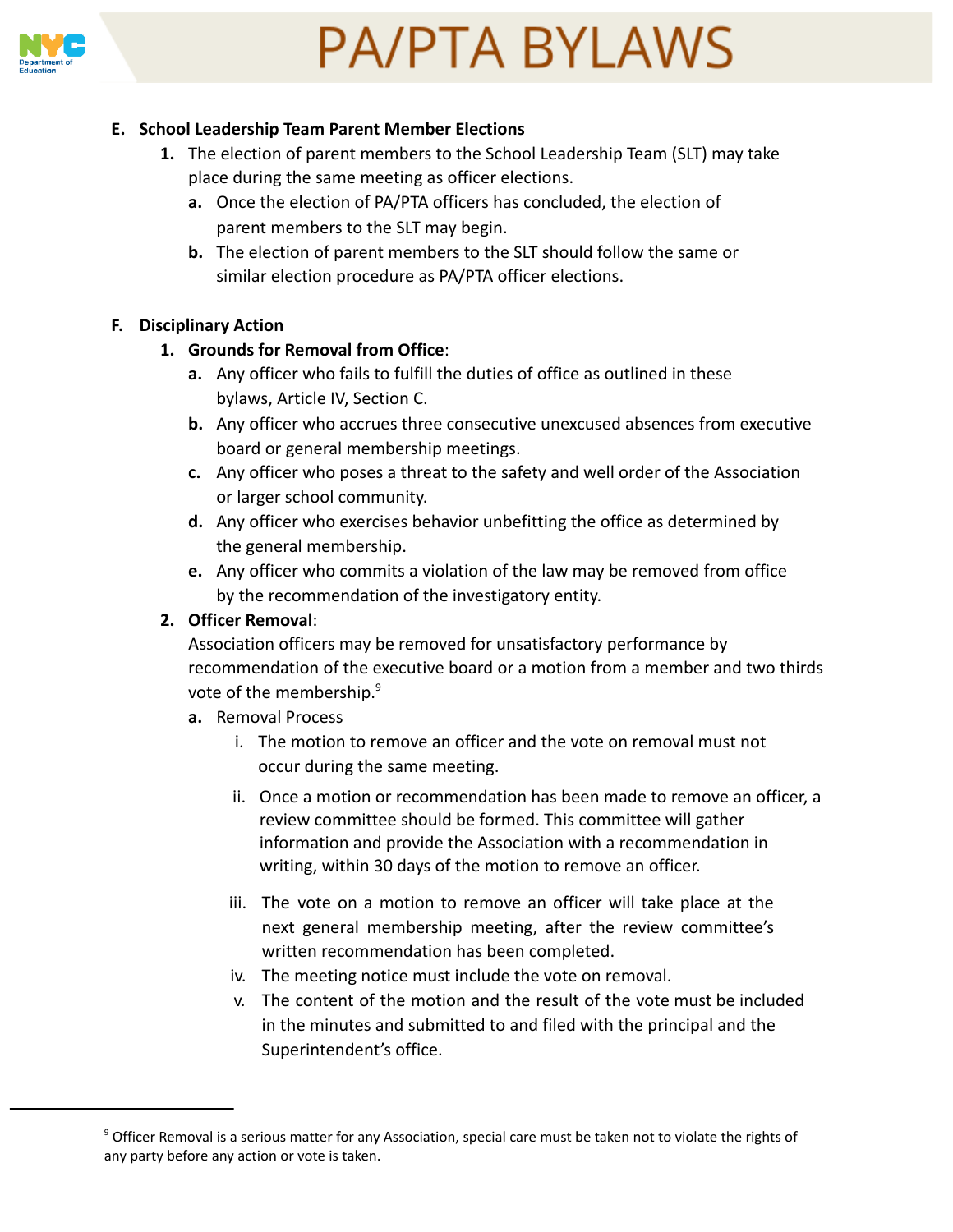

### **Article V – Executive Board**

#### **A. Composition**

The executive board shall be composed of the elected officers of the Association as listed here: Co-Presidents, Co-Secretaries and Treasurer. Officers shall be expected to attend all executive board meetings, unless a good and valid reason is rendered in writing.

#### **B. Meetings**

The executive board shall meet monthly on the 2nd wednesday of every month at 6pm, unless such date falls on a legal or religious holiday, in which case the meeting shall be held on the following or previous week. The executive board must determine its capacity to host meetings using a particular meeting format (in-person, virtual or hybrid) Meetings will be conducted using the following method

#### **C. Voting**

Each member of the executive board shall be entitled to one vote.

#### **D. Quorum**

Three members of the executive board shall constitute a quorum, allowing for official business to be transacted.

#### **E. June Transfer of Records**

The Association must maintain the following records for a minimum of six years: bylaws and related amendments; meeting notices, agendas and minutes, records of officer elections other than ballots, and financial records. Outgoing executive board members must ensure that records, including user ids, passwords, bank card and DOE issued email account and all parent contact information are transferred to the newly elected executive board members. The transfer of records must be conducted in the presence of the principal, the next practicable day after the election.

At least one meeting will be scheduled during the month of June for this purpose. Any member of the executive board may request the assistance of the President's Council during the process.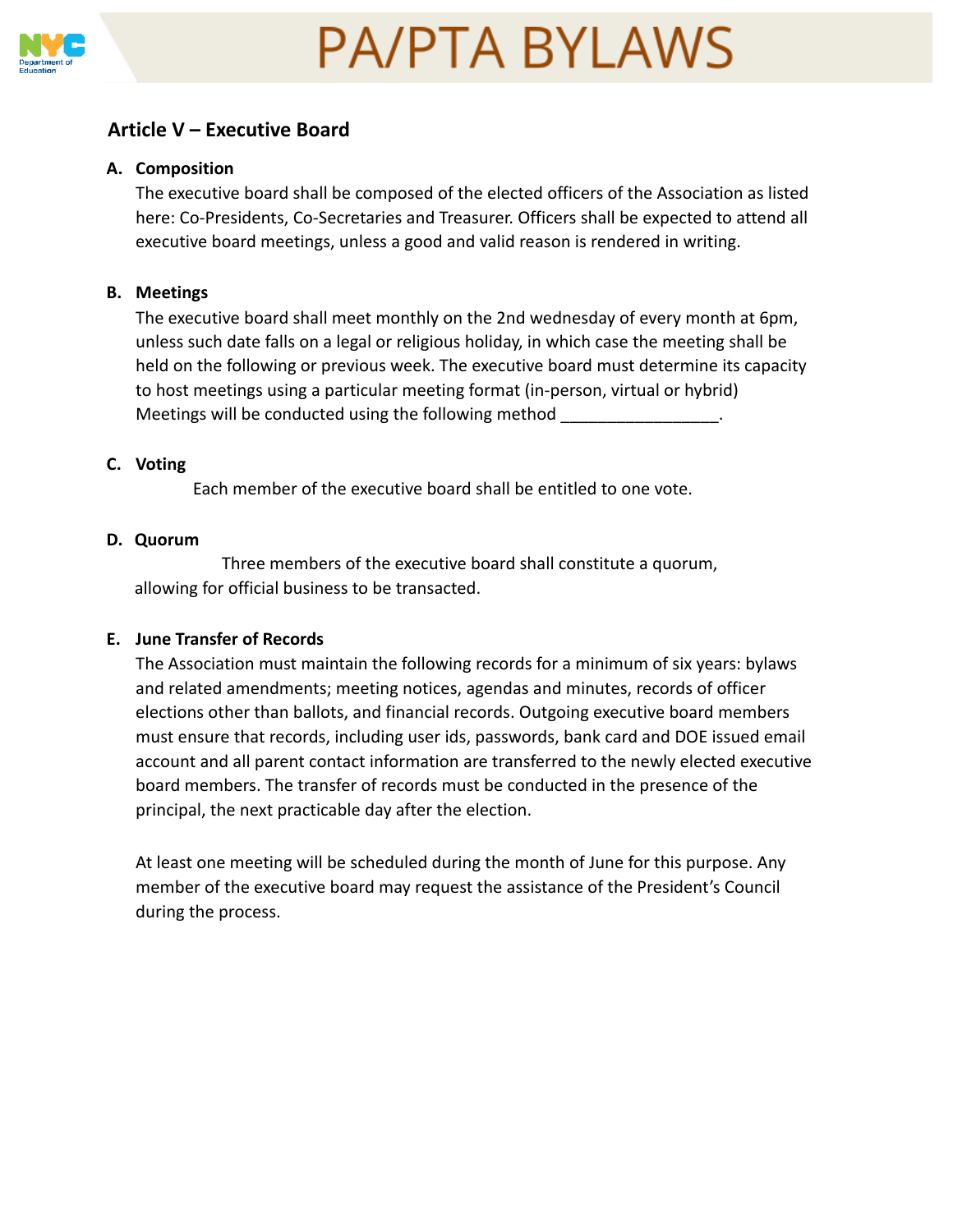

### **Article VI – General Membership Meetings**

#### **A. General Membership Meetings**

- 1. At the beginning of every school year, the executive board must survey the parent members to determine the day, time, location, and format (in-person, virtual, or hybrid) for the monthly general membership meeting and informational meetings.
- 2. General membership meetings of the Association shall be held monthly, September through June, on the 4th wednesday of the month; at 6:30pm, unless such date falls on a legal or religious holiday, in which case the meeting shall be held on the following or previous Wednesday, as determined by the executive board. Written notice of each membership meeting shall be distributed in Spanish and English. Notice must be sent at least 10 calendar days prior to the scheduled meeting.
	- a. All general membership meetings must be held in the Association's home school.
	- b. Committee meetings may be held at locations convenient to the members, but may not be held in private homes.
	- c. All eligible members may attend and participate in general membership meetings and may speak to agenda items.
	- d. Non-members may only speak or otherwise participate if acknowledged by the presiding officer.

#### **B. Order of Business**

The order of business at meetings of the Association, unless changed by the executive board, shall be:

- a. Call to Order
- b. Reading and Approval of Minutes
- c. Principal's Report
- d. Treasurer's Report
- e. President's report
- f. School Leadership Team Report
- g. Committee Reports
- h. Old Business
- i. New Business
- j. Adjournment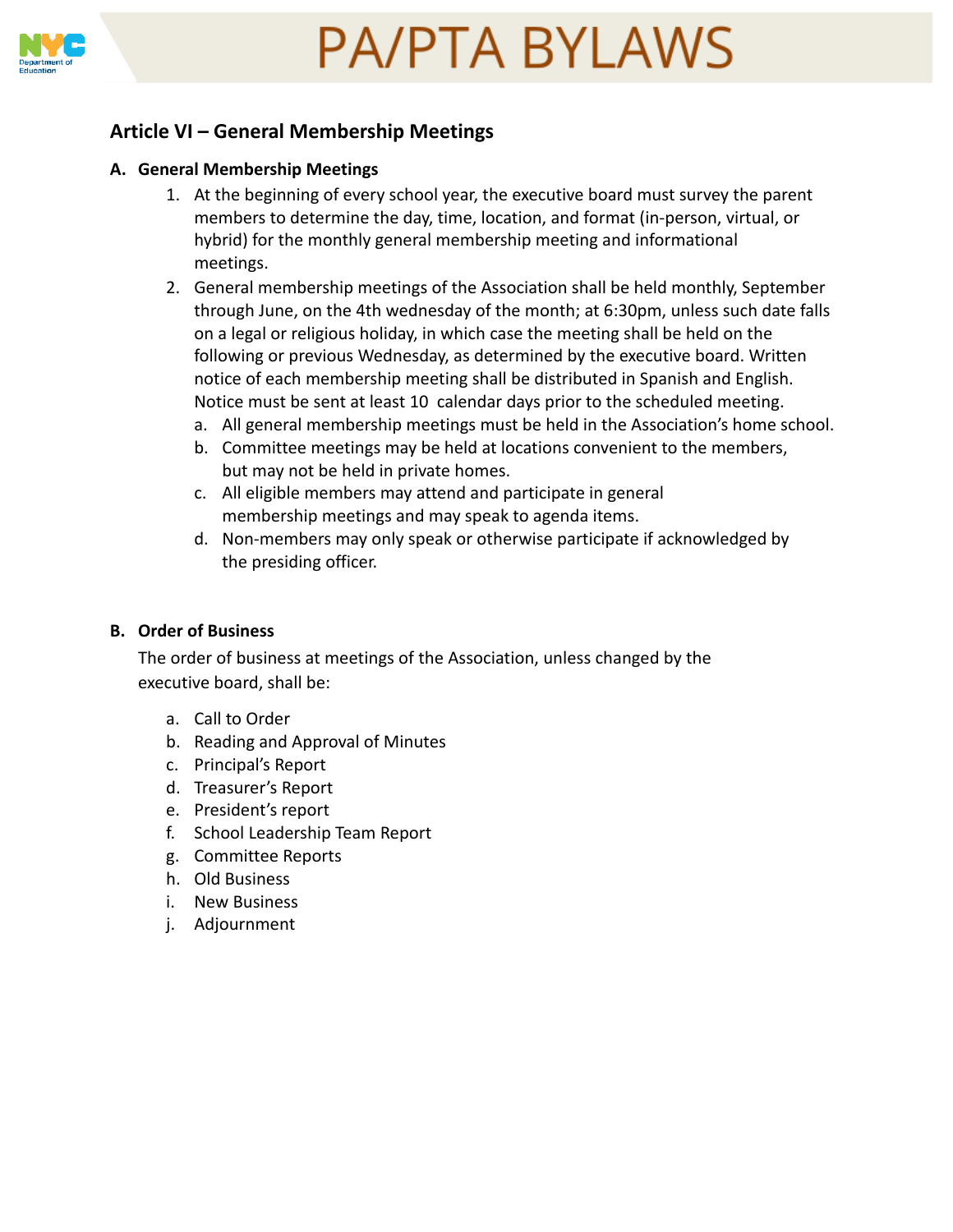

#### **C. Quorum**

A quorum of at least eight Association members, including a minimum of two executive board members and six parent members, shall be required in order to conduct official Association business.<sup>10</sup> Quorum for a Hybrid meeting shall consist of at least one of the executive board members present at the in-person location and at least one executive board member on the virtual platform. In the absence of a quorum, the Association cannot authorize the expenditure of funds or vote on any business, but may have non-binding discussions.

#### **D. Minutes**

Minutes of the previous meeting shall be available in written form and ready for approval at every general membership meeting. The minutes of any Association meeting must be made available to any member upon request.

#### **E. Special Membership Meetings**

A special membership meeting may be called to deal with a matter of importance that cannot be postponed until the next general membership meeting. The president may call a special membership meeting with a minimum of 48 hours written notice to parents stating precisely what the topic of the meeting will be. **This does not apply to the PA/PTA's or Presidents' Councils' election.**

Upon receipt of a written request from five Association members, the president must call a special membership meeting within five calendar days of the request and provide 48 hours written notice to parents

#### **F. Parliamentary Authority**

All procedural questions not covered by these bylaws shall be governed by *Robert's Rules of Order – Newly Revised*, provided that it is consistent with laws, policies, rules, and regulations.

### **Article VII – Committees**

#### **A. Standing Committees**

- 1. **Membership:** The responsibilities of the membership committee shall include but are not limited to:
	- a. encourage parent participation through recruitment and outreach;
	- b. plan various activities and events for member participation;
	- c. coordinate outreach efforts with the Parent Coordinator when possible;
	- d. maintain current list of the Association's membership.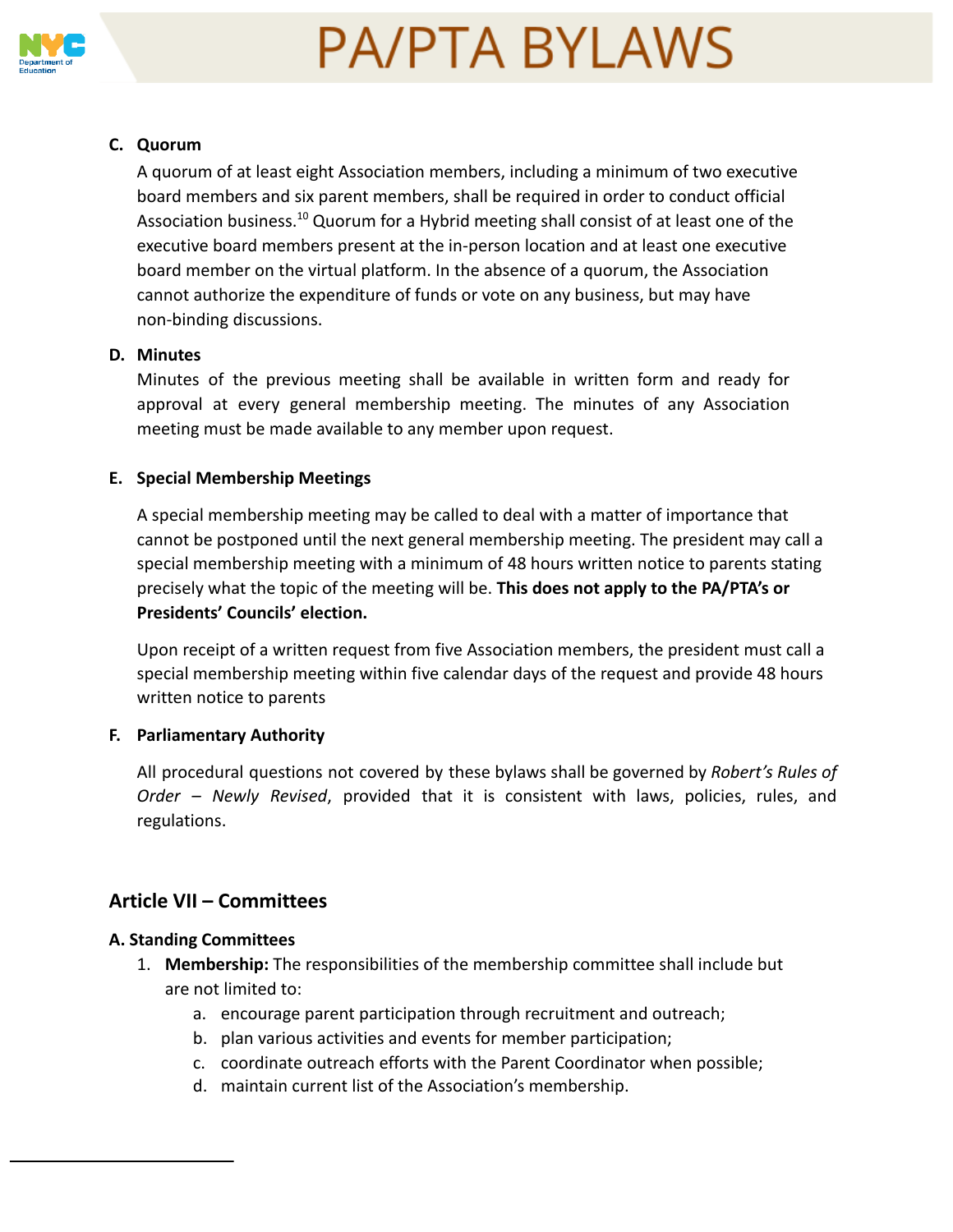

<sup>10</sup> In exceptional circumstances, the Association may seek a waiver of the minimum quorum requirement from FACE as per CR A-660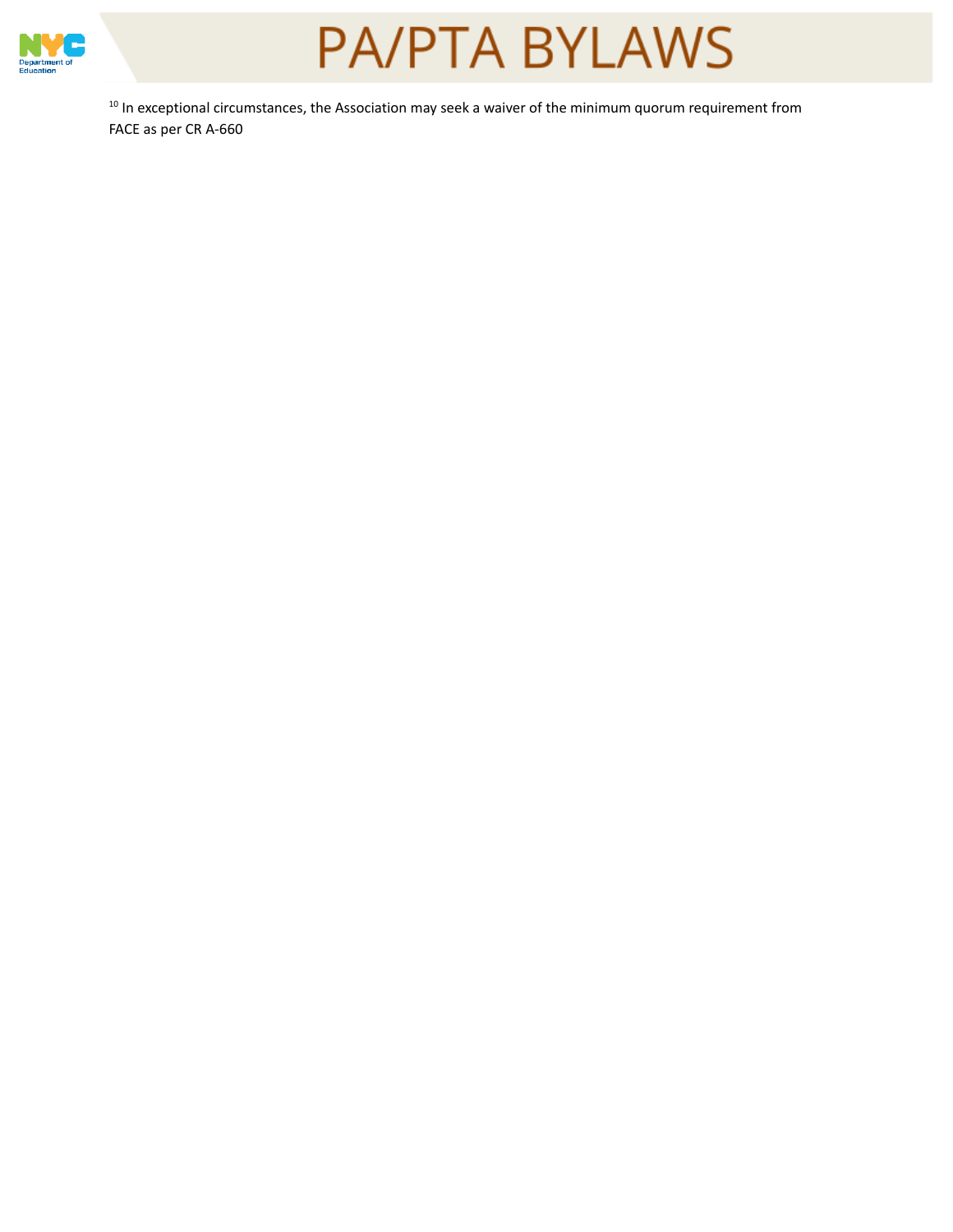

- 2. **Budget:** The responsibilities of the budget committee shall include but are not limited to:
	- a. review prior year's budget and make recommendations to executive board;
	- b. draft a proposed budget each spring for approval by general membership.
- 3. **Audit:** the responsibilities of the audit committee shall include but not are limited to:
	- a. Conduct an internal audit of all financial affairs of the organization when needed or as determined by these bylaws;
	- b. Review as needed all financial records;
	- c. Prepare written reports of its findings.
- 4. **Ad Hoc:** to accomplish a specific task or address a specific issue the executive board may recommend the formation of a committee that will cease to function once the task or issue has been addressed. The creation and dissolution of the committee must be recorded in the minutes of the Association.

### **Article VIII – Financial Affairs**

#### **A. Fiscal Year**

The fiscal year of the Association shall run from July 1 through June 30.

#### **B. Signatories**

The co-presidents, treasurer, and secretaries shall be authorized to sign checks. All checks require at least two signatures. The two signatories of a check may not be related by blood or marriage (i.e., spouses, siblings, in-laws, relatives or members of the same household). An Association member may not sign a check if they have any direct or indirect interest in the expenditure.

#### **C. Budget**

### **1. Budget Process**

The executive board shall be responsible for the development and/or review of the budget process, which includes:

- a. The outgoing executive board must review the current budget, annual financial status, accounting, expenditures and outstanding bills, and prepare a proposed budget for the next school year.
- b. The proposed budget must be presented to and approved by the membership no later than the June meeting.
- c. The incoming executive board must review the proposed budget for presentation and discussion during the September meeting. Budget amendments may be proposed at this time.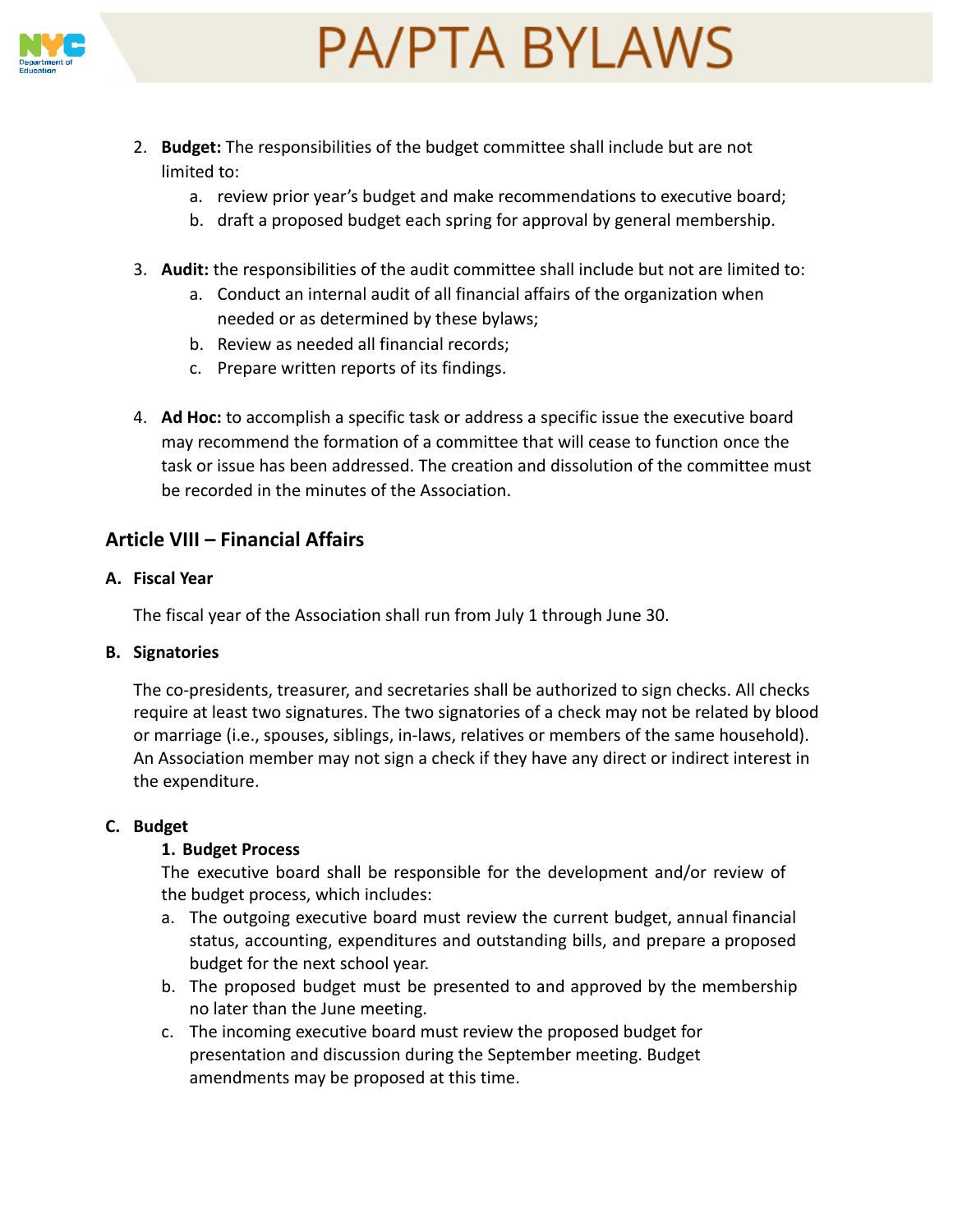



- e. The counting and handling of any cash, checks, or money orders received by the Association must be completed by at least two members of the Association. These Association members cannot be related by blood or marriage. Funds must be counted in the school on the same day of receipt. The Association's financial records must display the total amount of funds and the signatures of the Association members who participated in counting the funds.
- f. The principal's written consent is required when a fundraising activity is held during school hours or on school property.
- g. All funds should be deposited into the bank account by an authorized executive board members within one business day of receipt, but in any event, no longer than three business days. If the deposit will not be made within one business day, the executive board must ensure that all funds are secured in a locked location on school premises. The executive board must obtain written acknowledgement from the principal when Association funds are secured in the school. Under no circumstances may fundraiser proceeds be stored in a member's place of work or residence. Association funds must be taken to the bank for deposit by at least two authorized members.
- h. Documentation related to every transaction must be maintained at the school (e.g., cancelled checks, deposit receipts, purchase orders, Association minutes related to the financial transactions, etc.)

#### **D. Banking**

Contact your bank for instructions on how to open a checking account that includes online access for PA/PTA's & President's Councils.

To setup online banking, you must use your **DOE issued email** to open and link bank account. (Do not link your personal bank account to the PA/PTA or President's Council bank account.) If you need access to the DOE issued email, please contact your Parent Coordinator, School Administrator or Family Leadership Coordinator.

PA/PTAs that have established online access to checking accounts are able to make payments through their bank's online bill payment system.

All transactions must receive prior authorization to make a payment through their bank's online bill payment system from the general membership. This authorization is separate from and in addition to the approval of the expenditure.

A Disbursement Form must be completed for all transactions; the form must be signed by two account signatories and filed with the PT/PTA's or Presidents' Council's financial records. A disbursement form should include but not be limited to; date, payment method, amount, PIN/signature, amount paid, paid by whom, membership approval date, receipt attachment/invoice, and description of purchase/expenditure.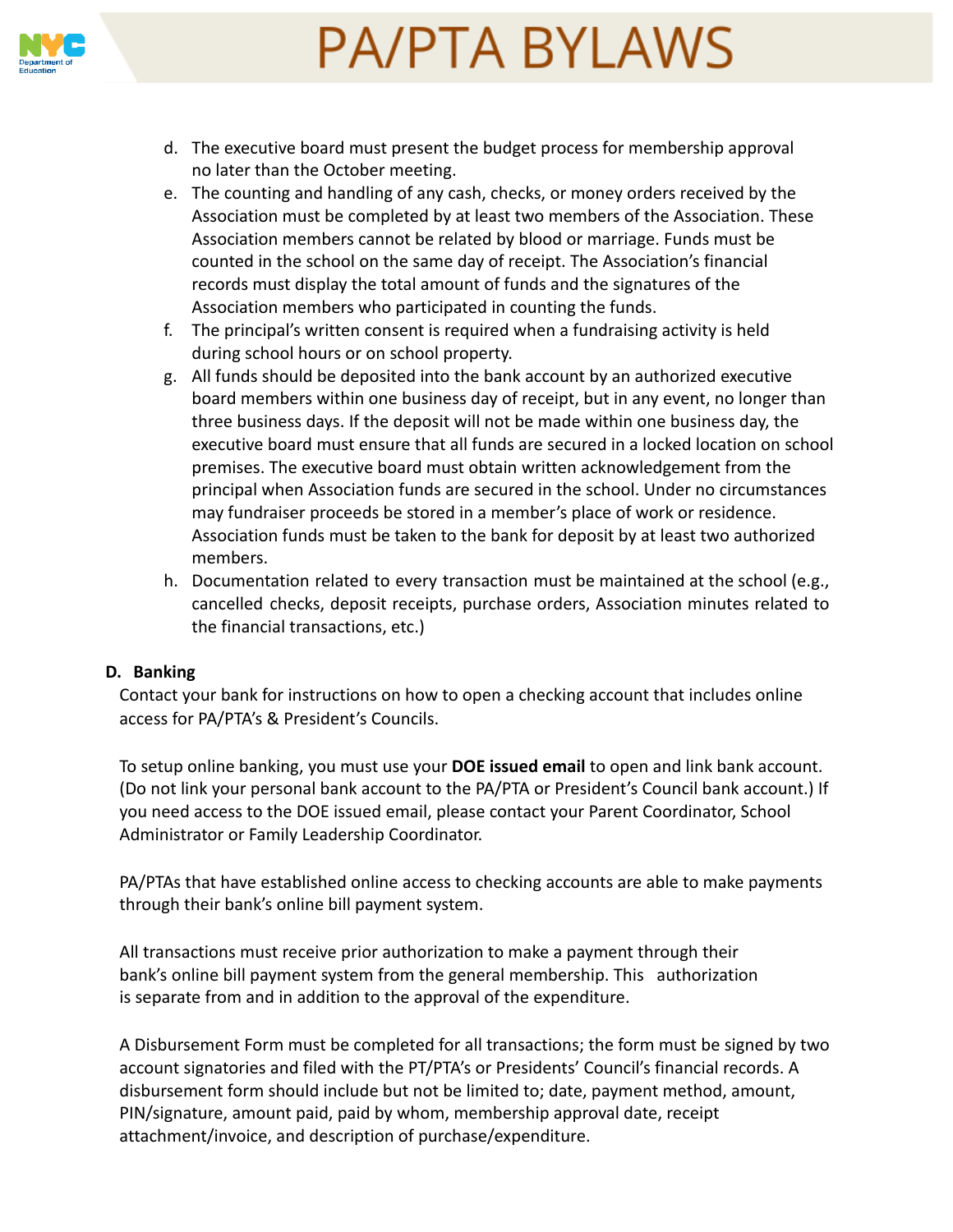

#### **E. ATM/Bank Cards**

PA/PTA's and President's Councils may possess and use ATM/Bank Cards issued by the banking institution connected to the primary checking account of the association. ATM/Bank Cards must be linked to PA/PTA accounts only, linking the debit card to a personal account is prohibited. (Linking a personal bank account to a PA/PTA or President's council bank account is prohibited.)

ATM/Bank Cards can be used for the following approved transactions:

- a. Transactions for online vendors
- b. Vendors who do not accept a physical check

#### ATM/Bank Cards prohibited use:

- a. Third party applications such as, personal mobile phone wallets or any other personal electronic device.
- b. Linkage to your personal account (phone, Uber, Lyft, or any other transportation expenditures)
- c. Direct Donations
- d. Out of Pocket Reimbursements
- e. Receiving 'Cash Back" or "Cash Refunds"
- f. ATM Cash/Bank Card Withdrawals are prohibited

#### **F. Third Party Cash Applications**

- a. PA/PTA's and President's Councils may use third-party applications to accept money. The application must be created using the DOE issued email and must be connected directly to the PA/PTA bank account using the PA/PTA account number or debit card.
- b. Approved transactions Receiving money
- c. Prohibited use: Outgoing transactions Debit Cards generated by a third-party application

#### **G. Use of Funds**

#### ● **Budget Amendment**

The budget may be amended by vote of the general membership at any membership meeting.

#### ● **Expenditure**

All expenditures not included in the budget at the time of its adoption must be approved by vote of the general membership.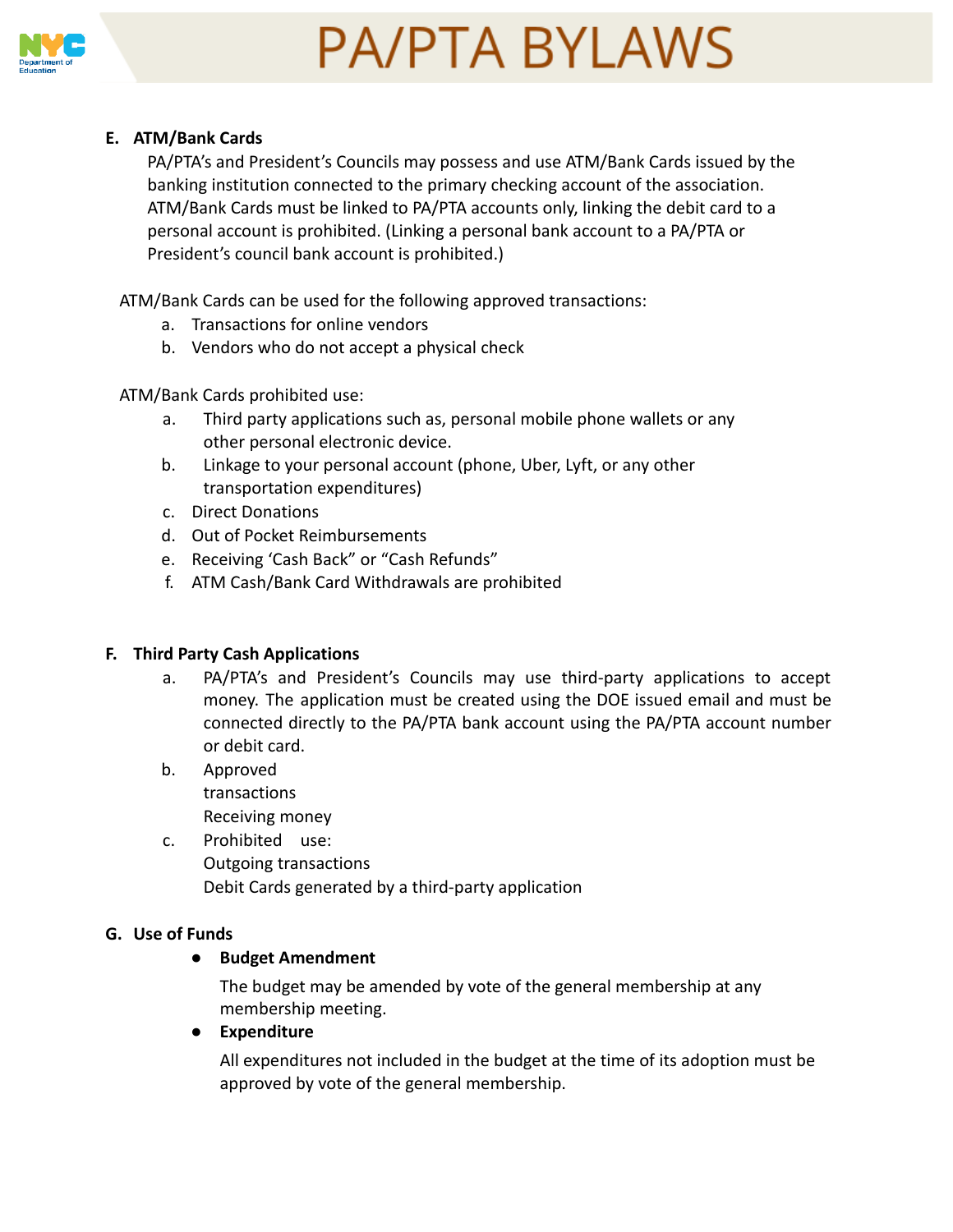

#### ● **Emergency Expenditures**

The executive board is authorized to make an emergency expenditure not to exceed \$500 with a two-thirds approval of the executive board. These expenditures shall be reported to the general membership at the next Association meeting in writing by the treasurer. The minutes of the meeting must reflect a vote taken by the Association to accept this action.

#### ● **Misuse of Funds**

Allegations of financial wrongdoing may result in a legal investigation. Misappropriation of funds and the misuse of an ATM/Bank Card may be punishable by law. The Chancellor or designee may immediately remove any officer complicit in the violation of this provision.

#### **H. Audit**

#### **Audit Committee Duties**

- a. The president shall request volunteers to form an audit committee of three to five persons of the general membership. Executive board members who are not eligible signatories on an association's checking account may serve on the audit committee. The majority of the committee shall be comprised of general members.
- a. The audit committee shall conduct an audit of all financial affairs of the Association with the help of the treasurer who shall make all books and records available to them.
- b. The audit committee may examine all relevant financial statements and records of disbursements, verify all Association equipment and ensure compliance with bylaw provisions for the transaction of funds.
- c. The audit committee shall prepare a written audit report to be presented to the membership at a general membership meeting, upon completion of their review and investigation. This report shall be included for review and discussion during the June transfer of records.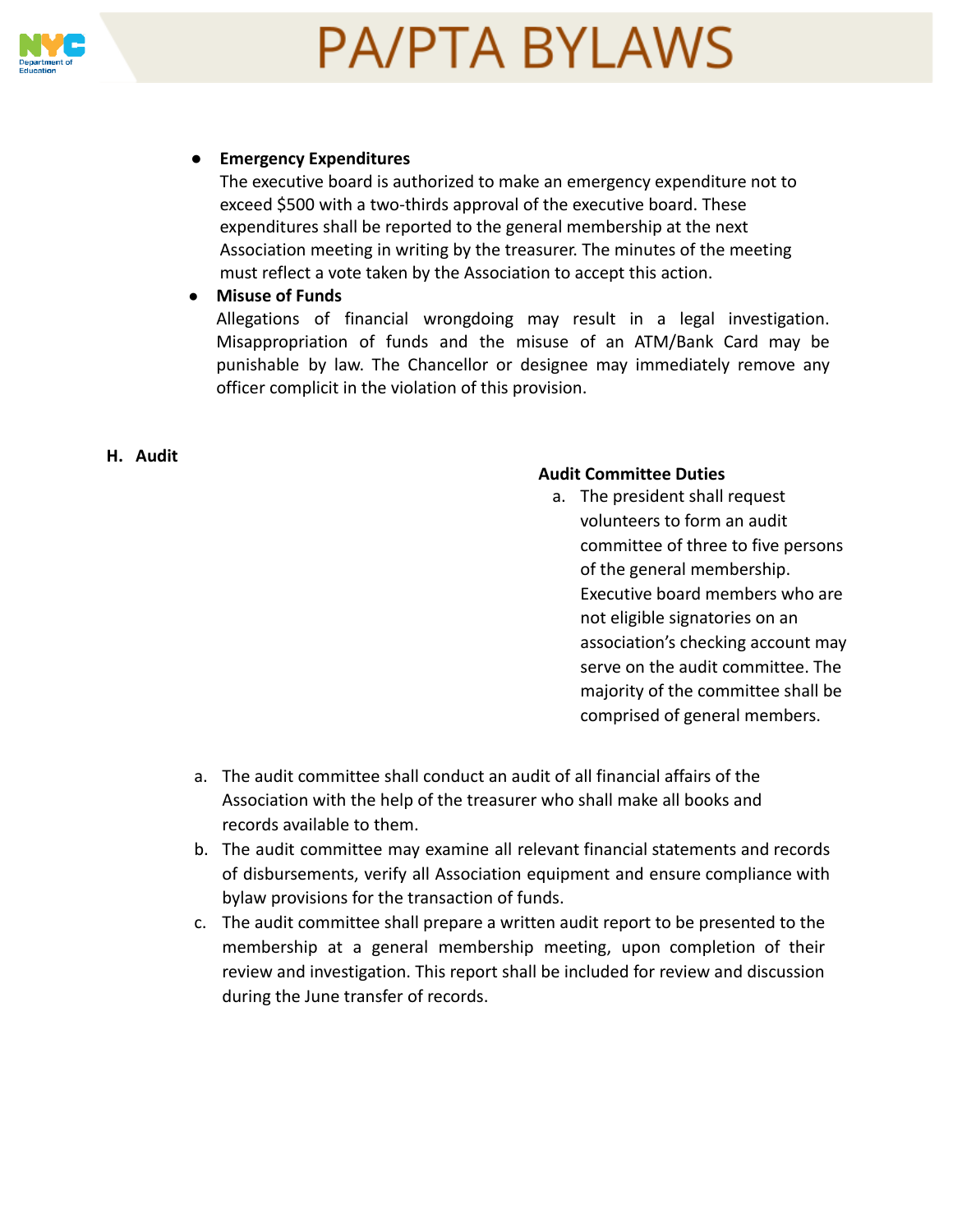

#### **I. Financial Accounting**

#### **1. Financial Report**

The treasurer shall prepare the Interim PA Financial Report by January 31st and the Annual PA Financial Report by the June meeting, including all income, expenditures, and other transactions. These reports shall be presented and reviewed by general membership. Copies of these reports shall be provided to the principal.

#### **2. Record Keeping**

The treasurer shall be responsible for all funds of the Association and shall keep accurate records in a form consistent with these bylaws and applicable Regulations of the Chancellor. In accordance with Chancellor's Regulation A-610, parents must obtain written approval from the principal before collecting fundraiser proceeds from students.